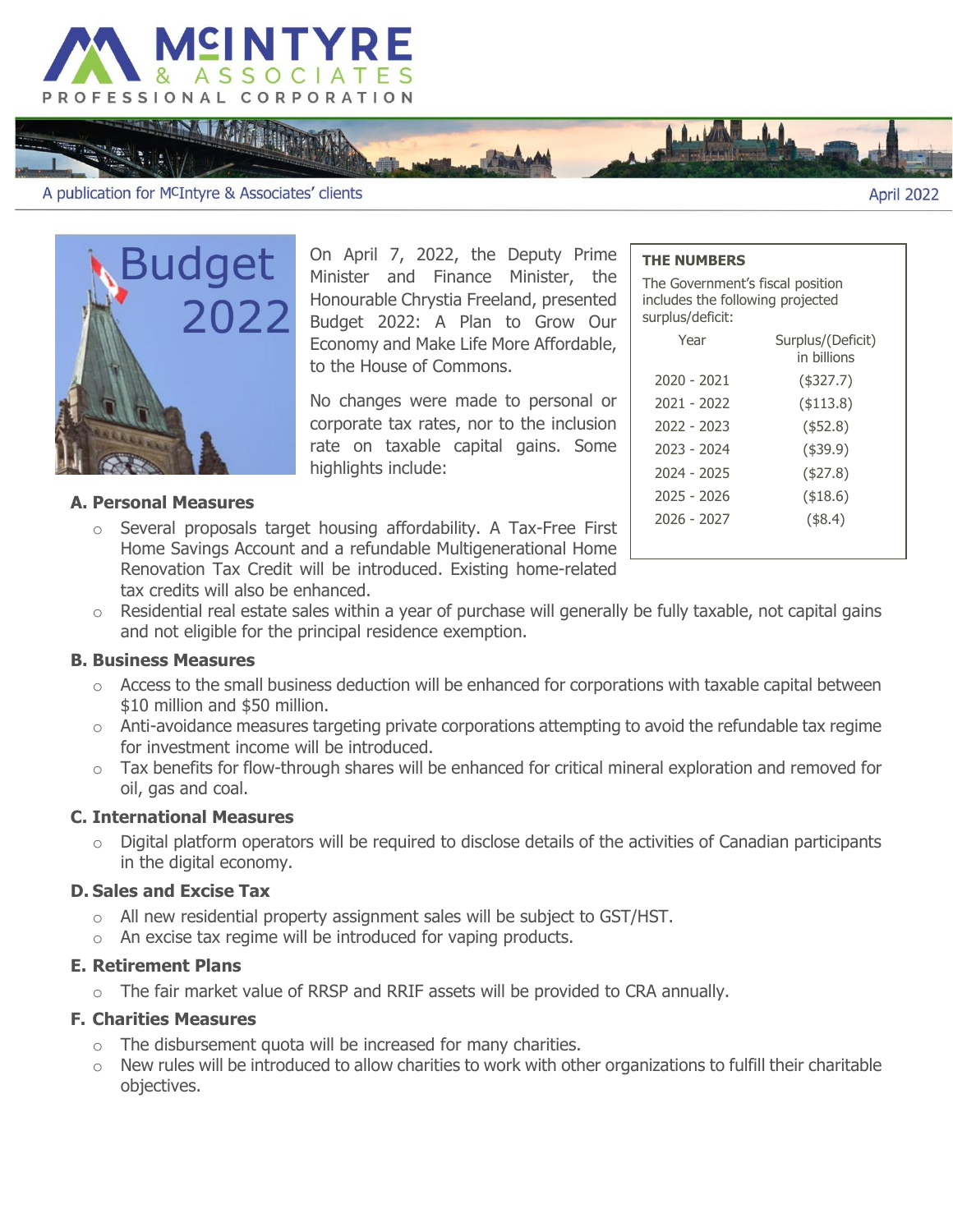

### **G. Previously Announced Measures**

 $\circ$  Intention to proceed with previously announced measures, such as the immediate expensing CCA provisions, the luxury tax, requirements for electronic interaction with CRA and a full review of the employment insurance system.

# **A. Personal Measures**

# **Tax-Free First Home Savings Account (FHSA)**

Budget 2022 proposes to create the tax-free FHSA to help first-time home buyers save up to \$40,000 for their first home. Contributions to an FHSA would be deductible (like an RRSP), and income earned in an FHSA and qualifying withdrawals from an FHSA made to purchase a first home would be non-taxable (like a TFSA).

The lifetime limit on contributions would be \$40,000, subject to an annual contribution limit of \$8,000. Unused annual contribution room would not be carried forward. Individuals would also be allowed to transfer funds from an RRSP to an FHSA tax-free, subject to the \$40,000 lifetime and \$8,000 annual contribution limits.

Withdrawals for purposes other than to purchase a first home would be taxable. However, an individual could transfer funds from an FHSA to an RRSP (at any time before the year they turn 71) or a RRIF on a non-taxable basis. Transfers would not reduce, or be limited by, the individual's available RRSP room. Withdrawals and transfers would not replenish FHSA contribution limits.

Individuals would not be permitted to make both an FHSA withdrawal and a home buyers' plan withdrawal in respect of the same qualifying home purchase.

If an individual has not used the funds in their FHSA for a qualifying first home purchase within 15 years of opening an FHSA, their FHSA would have to be closed. Any unused funds could be transferred into an RRSP or RRIF or would otherwise have to be withdrawn on a taxable basis.

### **Eligibility**

Individuals eligible to open an FHSA must be at least 18 years of age and resident in Canada. In addition, they must not have lived in a home that they or their spouse owned at any time in the year the account was opened or the preceding four calendar years.

### **Effective Date**

The government would work with financial institutions to allow individuals to open an FHSA and start contributing in 2023.

# **Home Buyers' Tax Credit**

First-time home buyers can obtain up to \$750 in tax relief as a non-refundable tax credit by claiming this credit. Budget 2022 proposes to double the Home Buyers' Tax Credit amount, such that tax relief of up to \$1,500 can be accessed by eligible home buyers. This measure would apply to acquisitions of a qualifying home made on or after January 1, 2022.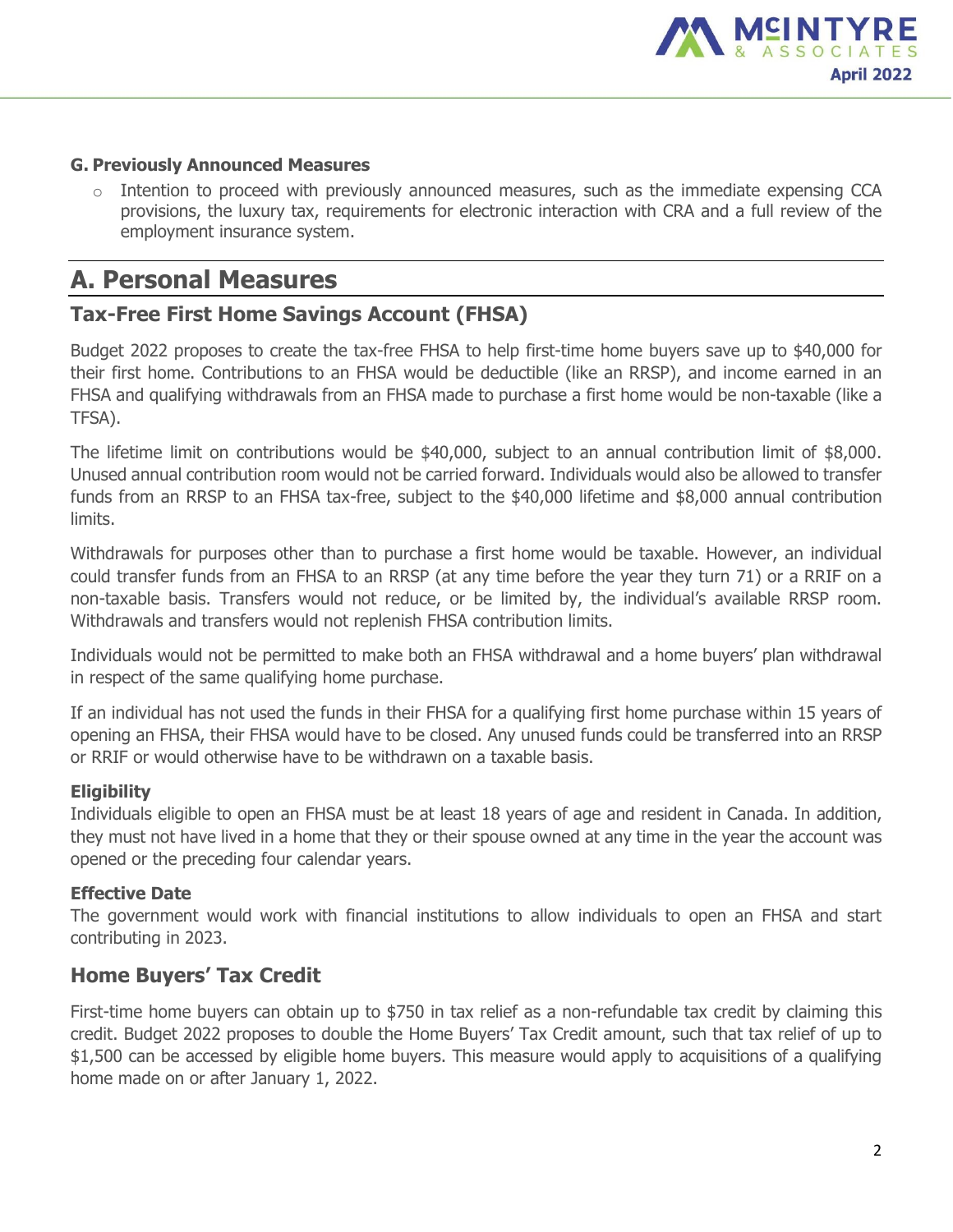

# **Home Accessibility Tax Credit**

The Home Accessibility Tax Credit is a non-refundable tax credit that provides relief of up to \$1,500 on eligible home renovations (15% of expenses of up to \$10,000) to make the dwelling more accessible to seniors or those eligible for the Disability Tax Credit that reside in the property. Budget 2022 proposes to double the annual expense limit to \$20,000, such that the maximum non-refundable tax credit would be \$3,000. This measure would apply to expenses incurred in the 2022 and subsequent taxation years.

# **Multigenerational Home Renovation Tax Credit**

Budget 2022 proposes a new refundable tax credit to support constructing a secondary suite for an eligible person to live with a qualifying relation. An eligible person would be a senior (65+ years of age at the end of the tax year when the renovation was completed) or an adult (18+ years of age) eligible for the disability tax credit. A qualifying relation would be 18+ years of age and a parent, grandparent, child, grandchild, brother, sister, aunt, uncle, niece or nephew of the eligible person (which includes the spouse or commonlaw partner of one of those individuals).

This tax credit would provide tax relief of 15% on up to \$50,000 of eligible expenditures, providing a maximum benefit of \$7,500.

## **Qualifying Renovation**

The renovation must allow the eligible person to live with the qualifying relation by establishing a secondary unit (which must have a private entrance, kitchen, bathroom facilities and sleeping area). The secondary unit could be newly constructed or created from an existing living space that did not already meet the requirements to be a secondary unit. Relevant building permits for establishing a secondary unit must be obtained, and renovations must be completed in accordance with the laws of the jurisdiction in which the eligible dwelling is located.

One qualifying renovation would be permitted to be claimed in respect of an eligible person over their lifetime.

The credit would be claimed in the year that the qualifying renovation passes a final inspection, or proof of completion of the project according to all legal requirements of the jurisdiction in which the renovation was undertaken is otherwise obtained.

### **Eligible Expenses**

Eligible expenses would include the cost of labour and professional services, building materials, fixtures, equipment rentals and permits. Items such as furniture and items that retain a value independent of the renovation (such as construction equipment and tools) would not qualify for the credit.

Goods or services provided by a person not dealing at arm's length with the claimant would not be eligible unless that person is registered for GST/HST. All expenses must be supported by receipts.

Expenses would not be eligible for this credit if claimed as a medical expense tax credit and/or home accessibility tax credit.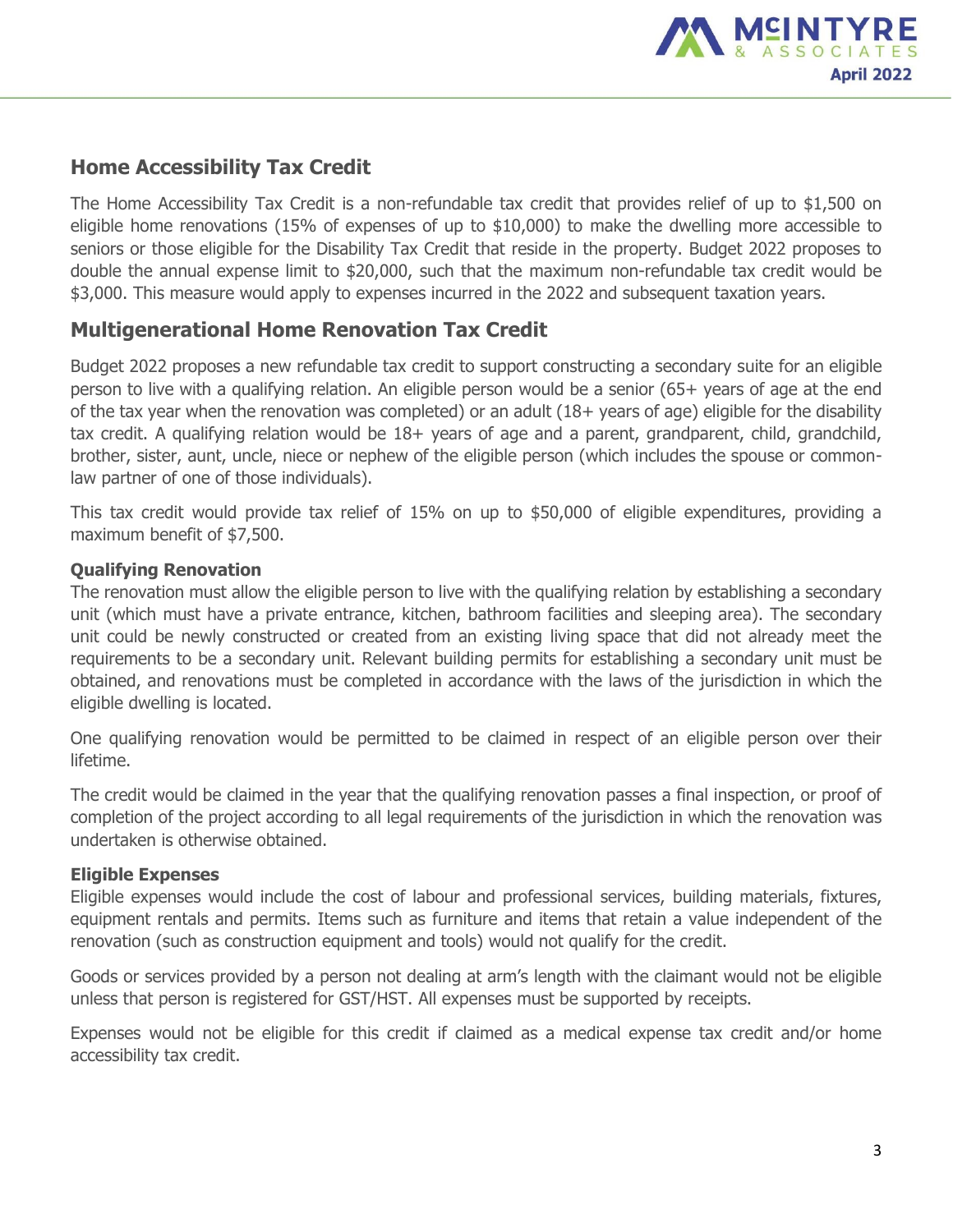

## **Eligible Claimants**

The credit may be claimed by the eligible person, their spouse, or a qualifying relation that resides in or intends to reside in the dwelling within 12 months of the renovation. A qualifying relation that owns the dwelling can also make a claim.

Where one or more eligible claimants claim in respect of a qualifying renovation, the total of all amounts claimed for the renovation must not exceed \$50,000.

## **Eligible Dwelling**

An eligible dwelling must be owned by the eligible person, their spouse, or a qualifying relation. Within twelve months of the renovation, the eligible person and the qualifying relation must also ordinarily reside or intend to reside in the property.

## **Effective Date**

This measure would apply for the 2023 and subsequent taxation years, in respect of work performed and paid for and/or goods acquired on or after January 1, 2023.

# **Residential Property Flipping Rule**

The government is concerned that taxpayers are inappropriately reporting gains on the disposition of real estate acquired for resale at a profit. In these cases, the profit is fully taxable as business income (100% taxed), and not a capital gain (50% taxed, and potentially eligible for the principal residence exemption).

Budget 2022 proposes to introduce a new rule that all gains arising from dispositions of residential property (including a rental property) that was owned for less than 12 months would be business income.

The new deeming rule would not apply if the disposition related to one of the life events listed below:

- Death: due to, or in anticipation of, the death of the taxpayer or a related person;
- Household addition: due to, or in anticipation of, a related person joining the taxpayer's household or the taxpayer joining a related person's household (e.g. birth of a child, adoption, care of an elderly parent);
- Separation: due to the breakdown of a marriage or common-law partnership;
- Personal safety: due to a threat to the personal safety of the taxpayer or a related person, such as the threat of domestic violence;
- Disability or illness: due to a taxpayer or a related person suffering from a serious disability or illness;
- Employment change: for the taxpayer or their spouse or common-law partner to work at a new location or due to an involuntary termination of employment. In the case of work at a new location, the taxpayer's new home must be at least 40 kms closer to the new work location;
- Insolvency: due to insolvency or to avoid insolvency; and
- Involuntary disposition: a disposition against someone's will, for example, due to expropriation or the destruction or condemnation of the taxpayer's residence due to a natural or man-made disaster.

Properties held for more than 12 months, or meeting one of the exceptions noted above, would continue to generate either business income or a capital gain on the disposition, depending on whether the property was acquired for the purpose of resale at a profit (business income) or was acquired for some other purpose (capital gain). While this measure was reflected as a "personal income tax measure," it is unclear whether the deeming rule will also apply to corporations and other taxpayers.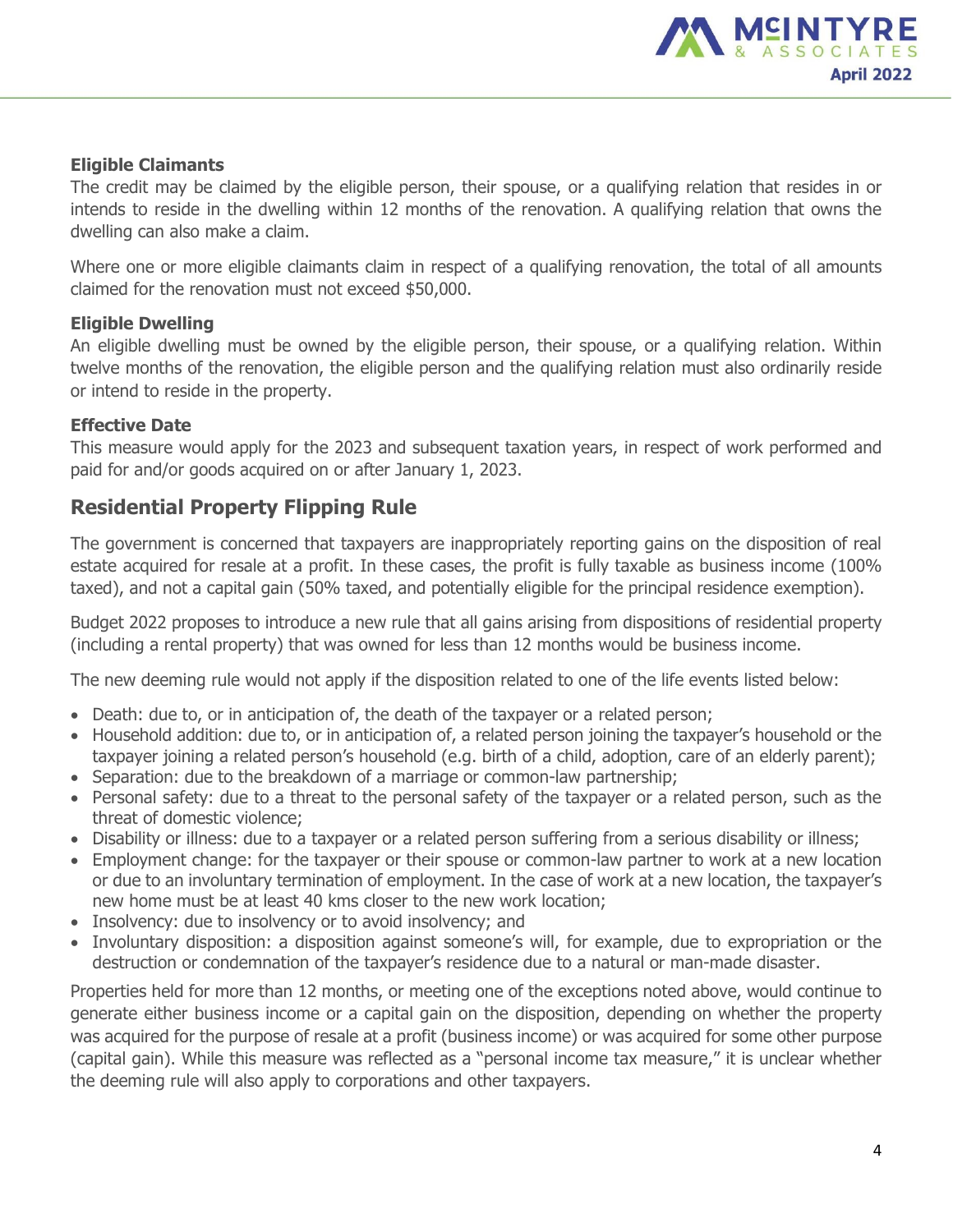

The measure would apply in respect of residential properties sold on or after January 1, 2023. The government indicates that there will be a consultation when the legislation is drafted.

# **Labour Mobility Deduction for Tradespeople**

Budget 2022 proposes a deduction of up to \$4,000/year to recognize certain travel and relocation expenses of workers in the construction industry.

An eligible individual would be a tradesperson or an apprentice who temporarily relocates to enable them to obtain or maintain employment under which the duties performed are temporary in a construction activity at a particular work location. Prior to the relocation, they must also ordinarily reside in Canada, and during the relocation period, at temporary lodging in Canada near that work location.

The temporary lodging must be at least 150 kms closer than the ordinary residence to the particular work location. The particular work location must be located in Canada, and the temporary relocation must be for at least 36 hours.

Eligible expenses would include reasonable amounts for:

- temporary lodging for the eligible individual near the particular work location; and
- transportation and meals for the individual for one round trip between the temporary lodging and where the individual ordinarily resides.

The maximum deduction would be capped at 50% of the worker's employment income from construction activities at the particular work location in the year. Amounts could be claimed in the tax year before or after the year they were incurred, provided they were not deductible in a prior year.

The individual's ordinary residence must remain available to them during the period that they are in the temporary lodging.

Expenses for which the individual received non-taxable financial assistance could not be claimed. Amounts claimed under this deduction would not be eligible under the existing moving expense deduction and vice versa.

This measure would apply to the 2022 and subsequent taxation years.

# **Medical Expense Tax Credit (METC) for Surrogacy and Other Expenses**

Budget 2022 proposes to expand access to the METC in cases where an individual relies on a surrogate or a donor to become a parent. Medical expenses paid by the taxpayer, or the taxpayer's spouse or commonlaw partner, with respect to a surrogate mother or donor would be eligible for the METC, whereas previously they would generally not have been eligible. For example, expenses paid by the intended parent to a fertility clinic for an in vitro fertilization procedure with respect to a surrogate mother or for hormone medication for an ova donor would be eligible for the METC.

Budget 2022 proposes to allow reimbursements paid by the taxpayer to a patient to be eligible for the METC, provided that the reimbursement is for an expense that would generally qualify under the credit. For example, the METC could be available for reimbursements paid by the taxpayer for expenses incurred by a surrogate mother with respect to an in vitro fertilization procedure or prescription medication related to their pregnancy.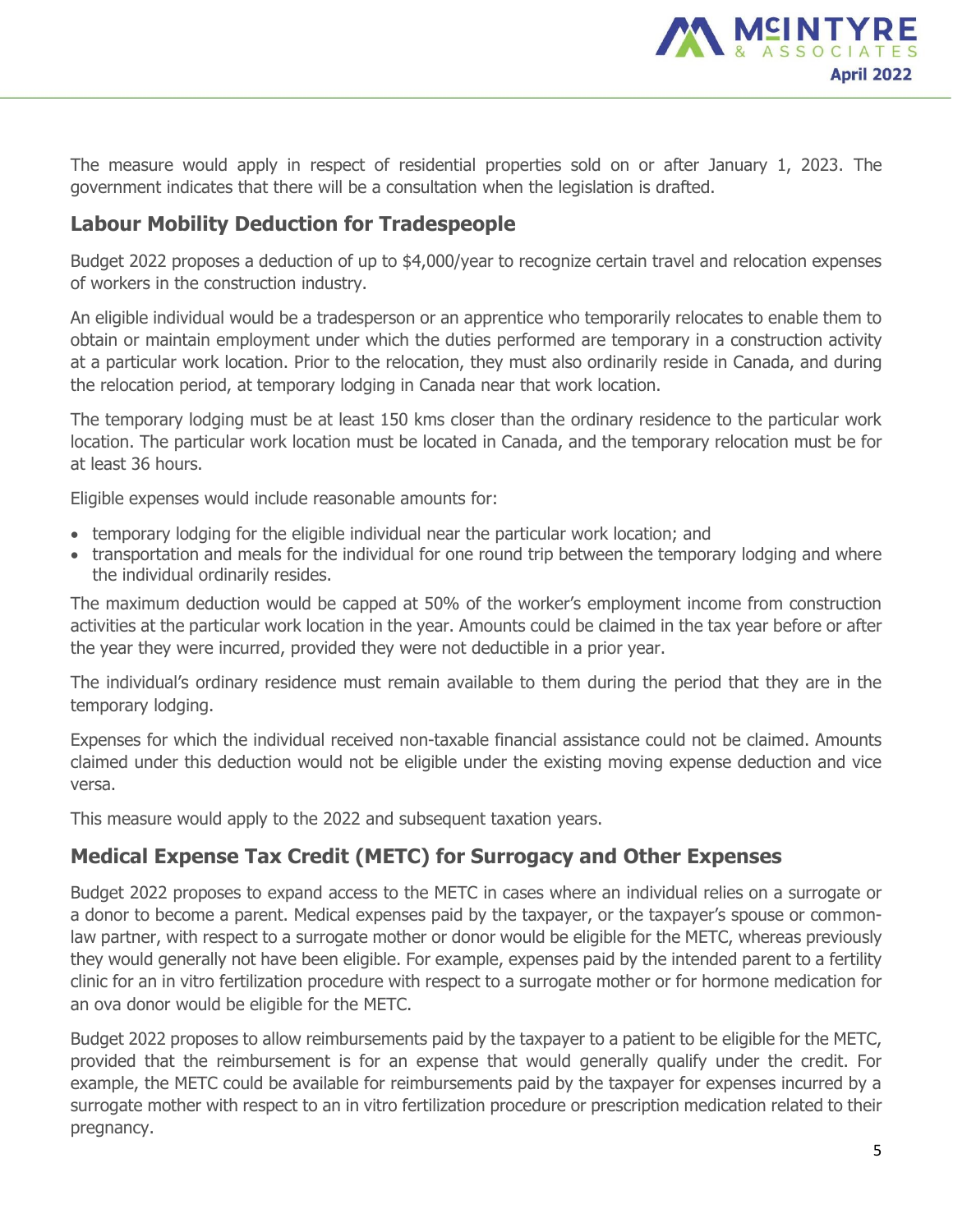

Budget 2022 also proposes to allow fees paid to fertility clinics and donor banks to obtain donor sperm or ova to be eligible under the METC. Such expenses would be eligible where the sperm or ova are acquired for use by an individual to become a parent.

All expenses claimed under the METC would be required to be incurred in Canada and in accordance with the Assisted Human Reproduction Act and associated regulations.

These measures would apply to expenses incurred in the 2022 and subsequent taxation years.

# **Amendments to the Children's Special Allowances Act and to the Income Tax Act**

Budget 2022 proposes several amendments to ensure that the Children's Special Allowance, the Canada Child Benefit and the Canada Workers Benefit amount for families are appropriately directed in situations involving Indigenous governing bodies. These measures would be retroactive to 2020.

# **Other Personal Measures**

Budget 2022 also proposes a number of measures for individuals for which few details were provided, including the following:

- Dental care would be funded, starting for children under age 12 in 2022, expanding to children under age 18, seniors and disabled individuals in 2023, with full implementation by 2025. Full coverage would be provided for families with under \$70,000 of annual income and no coverage would be provided for families with income of \$90,000 or more.
- The government intends to continue working towards a universal national pharmacare program, including tabling a Canada Pharmacare bill and working to have it passed by the end of 2023.
- A one-time \$500 payment would be made to those facing housing affordability challenges. Timing, eligibility and delivery method are to be announced at a later date.
- The Incentives for Zero-Emission Vehicles program that has offered purchase incentives of up to \$5,000 for eligible vehicles since 2019 would be extended until March 2025. Eligibility would be broadened to include more vehicle models, including more vans, trucks and SUVs. Further details will be announced by Transport Canada in the coming weeks.
- Budget 2022 announces the government's commitment to examine a new alternative minimum tax regime, with details on a proposed approach to be released in the 2022 fall economic and fiscal update.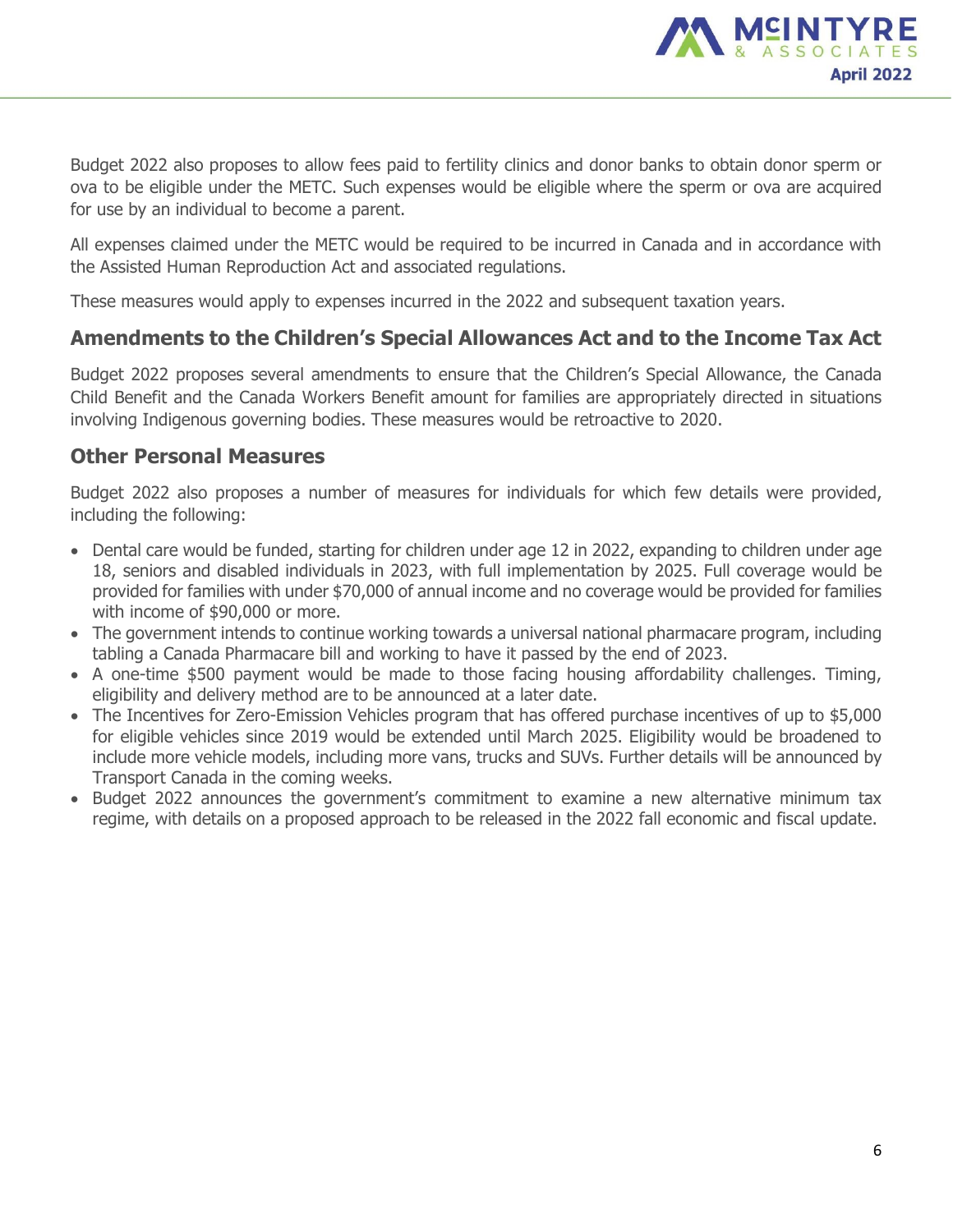

# **B. Business Measures**

# **Small Business Deduction**

Canadian-controlled private corporations (CCPCs) benefit from the small business deduction (SBD), a reduced corporate tax rate on active business income from the 15% general rate to 9% federally. Each province also has an SBD regime. A "business limit" of \$500,000 of annual income (shared between associated corporations) limits eligibility to the SBD federally, and in all provinces except Saskatchewan, which has a \$600,000 provincial business limit.

The business limit is reduced for corporations or associated groups which have "taxable capital" in excess of \$10 million, with the business limit reduced by \$1 for every additional \$10 of taxable capital over the \$10 million threshold, until it is eliminated where taxable capital equals or exceeds \$15 million.

Budget 2022 proposes to reduce the business limit by \$1 for every \$80 of taxable capital in excess of \$10 million, such that the limit will be more gradually reduced, and only eliminated where taxable capital equals or exceeds \$50 million. This measure is proposed to apply for corporate taxation years beginning on or after April 7, 2022.

No changes are proposed to the parallel reduction to the business limit where adjusted aggregate investment income exceeds \$50,000.

## **Anti-Avoidance Measures – Corporate Investment Income**

In addition to being ineligible for the SBD, investment income (such as interest, royalties, rent and taxable capital gains) earned by CCPCs is subject to a significantly higher corporate tax rate of 38 2/3% (plus provincial tax which, in most provinces, results in a combined tax rate of over 50%). A similar regime (Part IV Tax) applies to portfolio dividends received by CCPCs. This is intended to result in corporate taxes similar to the top personal tax rates.

A portion of this tax is refundable when taxable dividends are paid by the corporation to its shareholders, so that the combined corporate taxes after this refund and personal tax paid by the ultimate individual shareholders is comparable to the tax that would have been paid if the investments had been made personally, rather than corporately.

As these special rules apply only to CCPCs, some planning strategies have been developed where corporations are structured to fall outside CCPC status. These include the use of corporations governed by a foreign country's corporate legislation, or the issuance of options or voting shares to non-Canadians. A number of taxpayers who have implemented such strategies have been challenged by CRA, with appeals to be heard by the Tax Court of Canada, however such challenges are both time-consuming and costly for the government.

Budget 2022 proposes that private corporations which are not CCPCs, but are factually controlled by one or more Canadian persons, be subject to the same investment income rules as a CCPC. An anti-avoidance rule will also apply this treatment to any corporation falling outside the technical rules, where it is reasonable to consider that one or more transactions were undertaken to avoid these rules. This measure will generally apply to taxation years that end on or after April 7, 2022, with possible deferral where an arm's length sale pursuant to a written purchase and sale agreement was entered into prior to that date.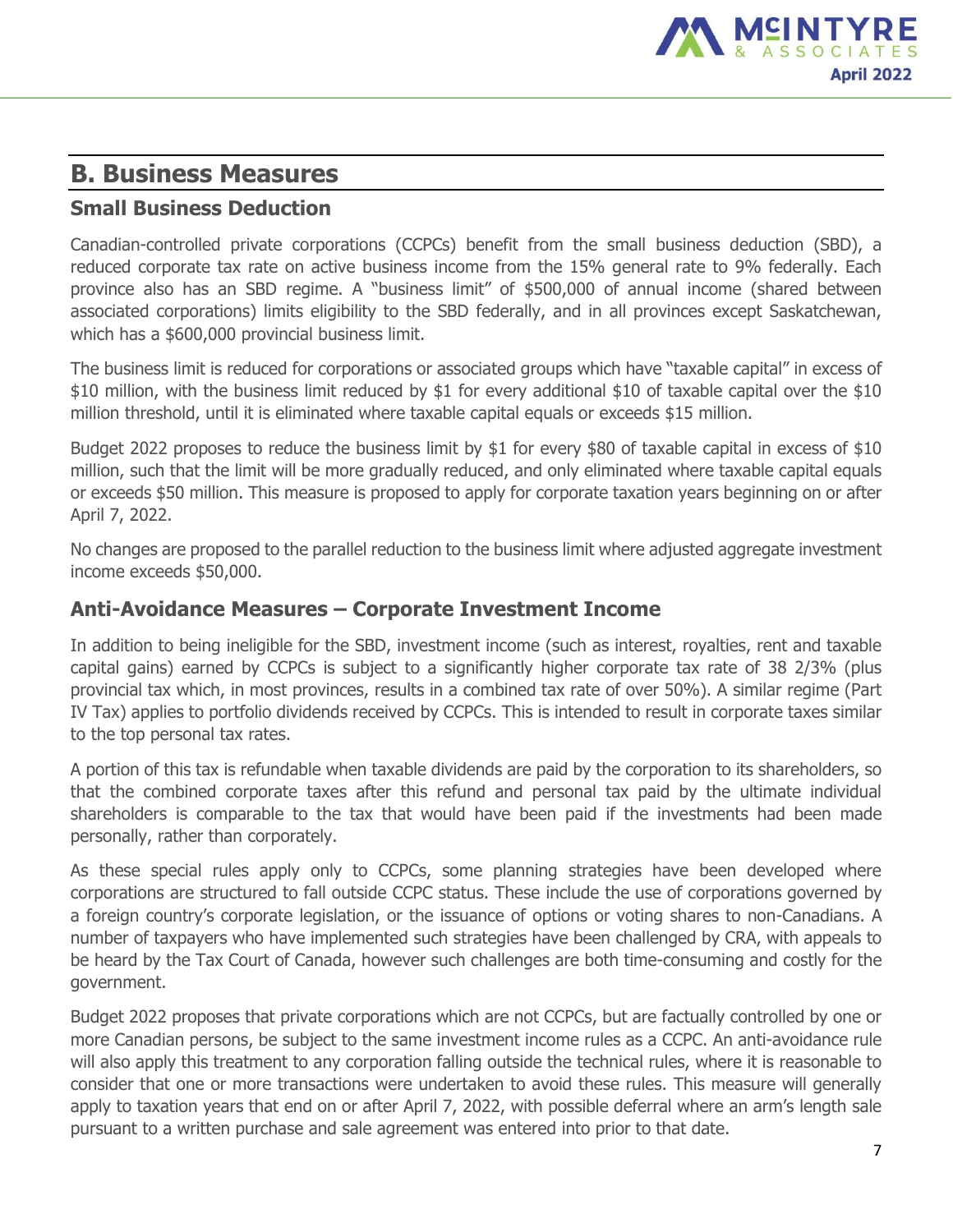

# **Intergenerational Business Transfers**

A complex anti-avoidance rule prevents the sale of shares of closely-held corporations by individual shareholders to related corporations from resulting in capital gains, instead causing the seller to realize dividends. In addition to attracting higher taxes than capital gains, dividends are not eligible for the lifetime capital gains exemption (LCGE).

This provision has been a source of frustration for business owners wishing to transition a family business to the next generation, denying them access to the LCGE which would have been available on a similar sale to unrelated parties. On June 29, 2021, legislation (Bill C-208) exempting sales of shares of small business corporations or family farm or fishing corporations from parents to corporations controlled by their children from this provision, allowing the realization of capital gains potentially eligible for the LCGE, was passed into law.

The government had indicated that they were concerned that this legislation could permit transfers beyond genuine intergenerational business successions to benefit from this lower tax cost, a practice commonly referred to as "surplus stripping," and that further amendments would be made to limit these transactions to their intended purpose.

Budget 2022 reiterates the government's intention to amend the legislation to restrict these transactions to genuine intergenerational business transfers, while continuing to facilitate legitimate business successions. It announces a consultation by the Department of Finance, with specific mention of the agriculture sector, to close on June 17, 2022. Comments can be sent to intergenerational-transferstransfertsintergenerationnels@fin.gc.ca. The government indicated that amending legislation would be included in a bill to be tabled in the fall after the conclusion of the consultation process.

# **Flow-through Shares**

Flow-through share agreements allow corporations to renounce or "flow through" specified expenses to investors, who can deduct the expenses in calculating their taxable income. These are common in the resource sector, where they allow certain resource pools to be claimed by investors, rather than the corporations incurring the costs. A Mineral Exploration Tax Credit equal to 15% of specified mineral exploration expenses incurred in Canada and renounced to flow-through share investors also applies to some flow-through shares.

## **Increased Credit for Critical Minerals**

Budget 2022 proposes to introduce a new 30% Critical Mineral Exploration Tax Credit for specified minerals, specifically copper, nickel, lithium, cobalt, graphite, rare earth elements, scandium, titanium, gallium, vanadium, tellurium, magnesium, zinc, platinum group metals and uranium. These minerals are used in the production of batteries and permanent magnets, both of which are used in zero-emission vehicles, or are necessary in the production and processing of advanced materials, clean technology, or semi-conductors. This will effectively double the credit for exploration expenditures related to such minerals.

This enhanced credit would apply to expenditures renounced under eligible flow-through share agreements entered into after April 7, 2022 and on or before March 31, 2027.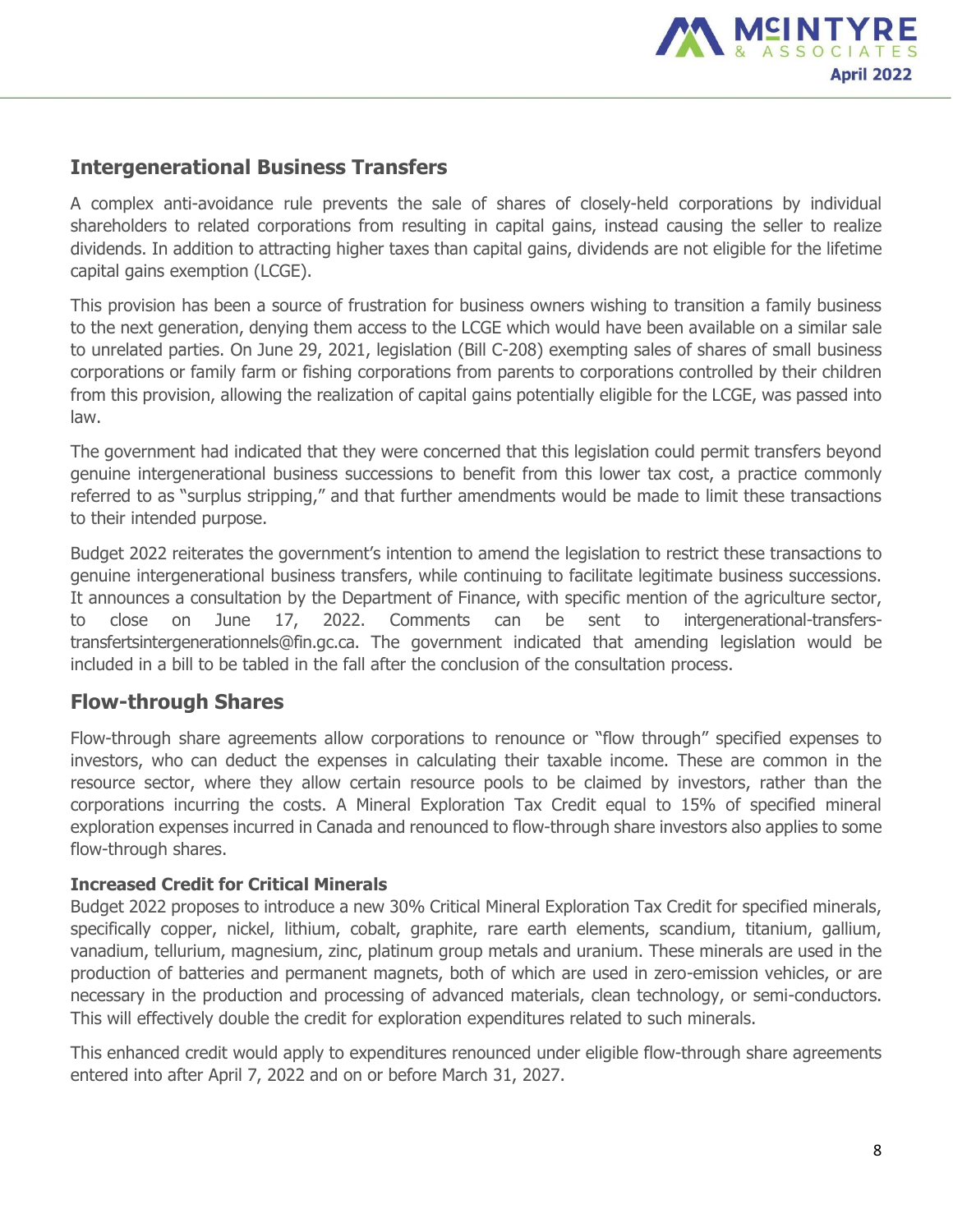

### **Elimination of Flow-through Shares for Oil, Gas and Coal**

Budget 2022 proposes to eliminate the flow-through share regime for oil, gas and coal activities. Such expenditures would not be permitted to be renounced to share purchasers under flow-through share agreements entered into after March 31, 2023.

## **Other Business Measures**

Several business measures proposed in Budget 2022 target specific sectors. These include the following:

## **Real Estate**

- Budget 2022 announces a federal review of housing as an asset class, including the examination of potential changes to the tax treatment of large corporate players that invest in residential real estate. Further details on the review will be released later in 2022, with potential early actions to be announced before the end of the year.
- Budget 2022 announces that anti-money laundering and anti-terrorist financing requirements will be extended to all businesses conducting mortgage lending in Canada.

## **Green Economy**

- Budget 2022 proposes to launch a new purchase incentive program for medium- and heavy-duty Zero-Emission Vehicles (ZEVs). Transport Canada will work with provinces and territories to develop and harmonize regulations and to conduct safety testing for long-haul zero-emission trucks. Natural Resources Canada will expand the Green Freight Assessment Program, which will be renamed the Green Freight Program, to support assessments and retrofits of more vehicles and a greater diversity of fleet and vehicle types.
- Budget 2022 announces a consultation with experts to establish an investment tax credit of up to 30%, focused on net-zero technologies, battery storage solutions and clean hydrogen. Further details will be announced in the 2022 fall economic and fiscal update.
- Air-source heat pumps primarily used for space or water heating acquired and becoming available for use on or after April 7, 2022 will be eligible for inclusion in Class 43.1 or 43.2, special accelerated CCA classes for investments in specified clean energy generation and energy conservation equipment. In addition, the manufacturing of such air-source heat pumps will be included in the definition of eligible zero-emission technology manufacturing or processing activities, eligible for reduced federal tax rates (halved rates for taxation years beginning in 2022 to 2028, then gradually increased to the standard rates, with no reduction for years beginning in 2032 or later).
- A refundable tax credit for the cost of purchasing and installing eligible equipment used in an eligible carbon capture, utilization and storage (CCUS) project will be implemented. Eligible expenses incurred after 2021 until 2030 would benefit from credits ranging from 37.5% to 60%, with expenditures incurred until 2040 eligible for credits at half of these rates. New capital cost allowance classes at rates of 8% and 20% are also proposed for certain CCUS equipment.

### **Business Investment Initiatives**

- Budget 2022 proposes to create the Employee Ownership Trust, a new type of trust to support employee ownership. The government will engage with stakeholders to develop rules for these trusts.
- Budget 2022 proposes the Canada Growth Fund, an independent public investment vehicle that will invest using a broad suite of financial instruments, with the goal that every dollar invested will attract at least three dollars of private capital. Further details will be announced in the 2022 fall economic and fiscal update.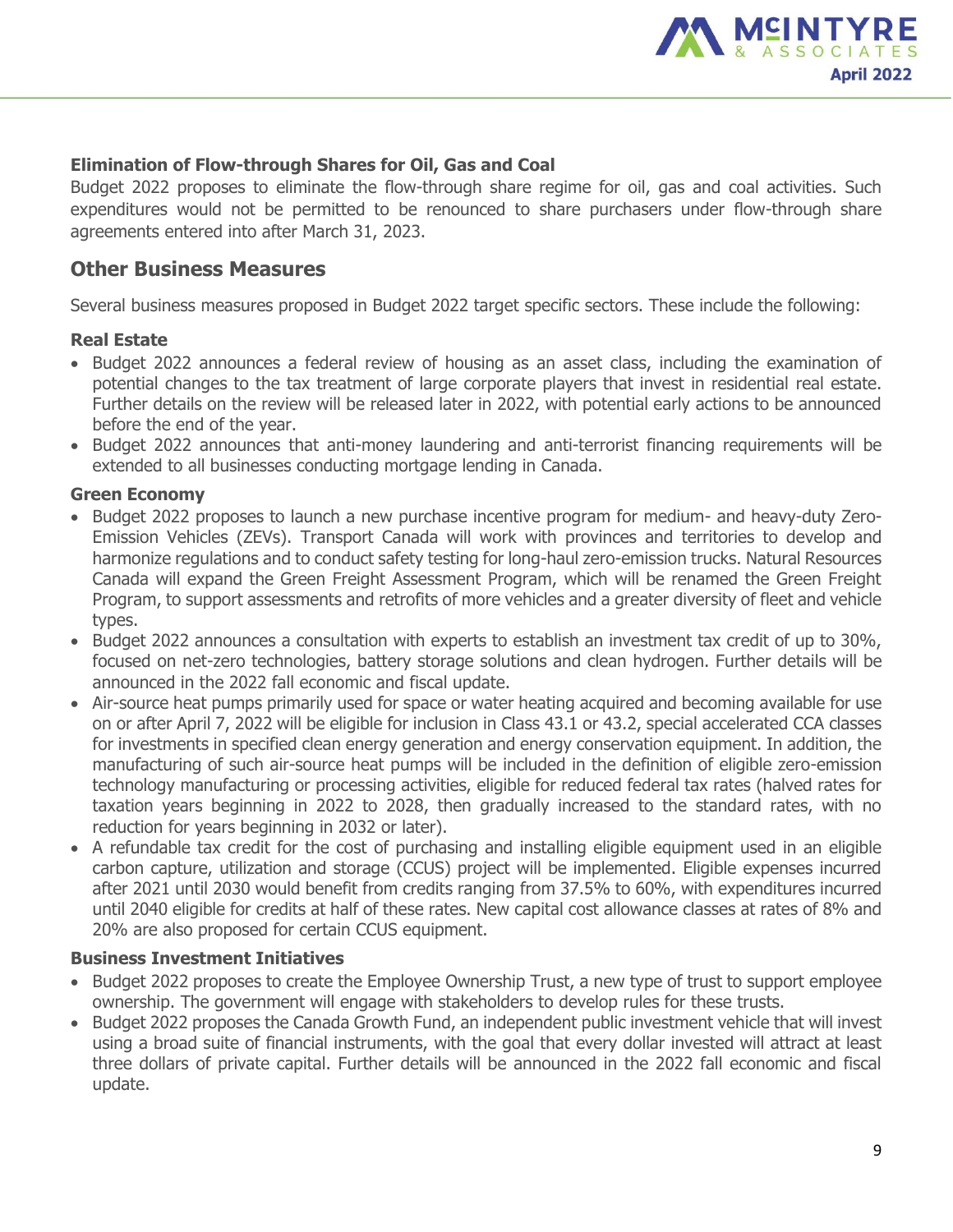

### **Encouraging Innovation**

- Budget 2022 announces an independent federal innovation and investment agency, with further consultation later this year. Support delivered through the innovation and investment agency is expected to enable innovation and growth within the Canadian defence sector and boost investments in Canadian defence manufacturing. Further details will be announced in the 2022 fall economic and fiscal update.
- Budget 2022 announces a review of the Scientific Research and Experimental Development (SR&ED) program, to assess its effectiveness in encouraging R&D that benefits Canada, and to explore opportunities to modernize and simplify the program. As part of this review, the government will also consider whether the tax system can encourage the development and retention of intellectual property, including seeking views on the suitability of adopting a patent box regime.

### **Financial Sector**

- Budget 2022 announces the government's intention to launch a financial sector legislative review focused on the digitalization of money and maintaining financial sector stability and security. The first phase of the review will be directed at digital currencies, including cryptocurrencies and stablecoins.
- A one-time 15% tax on bank and life insurance groups, based on taxable income in excess of \$1 billion for taxation years ended in 2021, would be imposed for the 2022 taxation year and payable over five years. For subsequent years, a 1.5% additional tax would apply to income of such corporate groups in excess of \$100 million.
- A new accounting policy requirement, IFRS 17, will require insurers to defer recognition of contract service margins (CSMs) for accounting purposes commencing on January 1, 2023. Budget 2022 proposes that this deferral will not be permitted for income tax purposes. The timing of income inclusions for CSMs for income tax purposes will be set by legislation.
- Proposed anti-avoidance measures will impact certain hedging and short-selling transactions undertaken by Canadian financial institutions and registered securities dealers.

### **Combatting Aggressive Tax Planning**

- Budget 2022 proposes to provide \$1.2 billion over five years for CRA to expand audits of larger entities and non-residents engaged in aggressive tax planning; increase both the investigation and prosecution of those engaged in criminal tax evasion; and to expand its educational outreach.
- The General Anti-avoidance Rule (GAAR) is proposed to be amended to allow CRA to challenge transactions that affect tax attributes (e.g. asset costs, losses carried forward, paid-up capital, capital dividend account) that have not yet become relevant to the computation of tax. This specific measure overrides a 2018 Federal Court of Appeal decision that held that GAAR could only be applied when the tax attribute was utilized to reduce income taxes.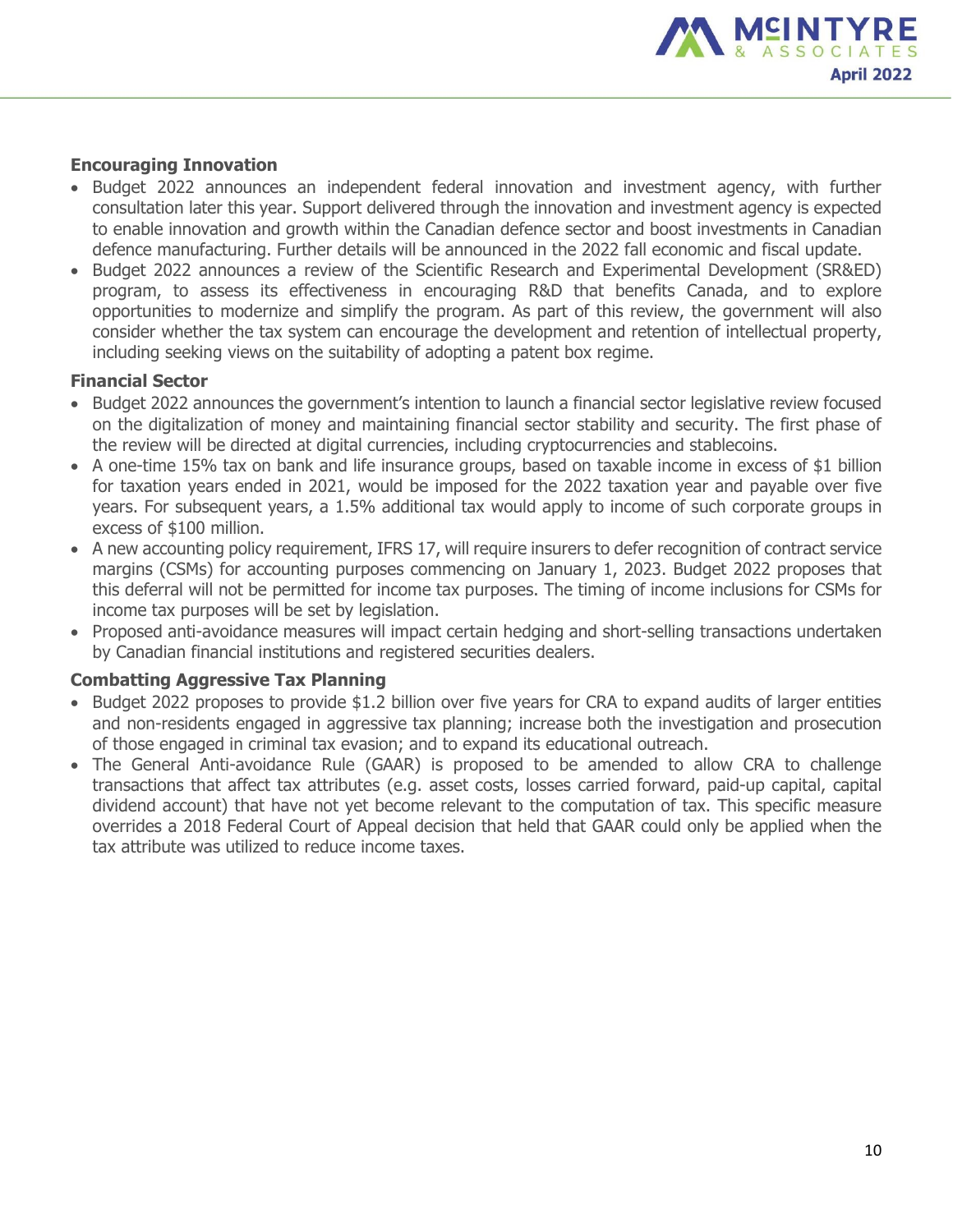

# **C. International Measures**

# **Digital Platform Operators – Disclosure Requirements**

The digital economy (including the sharing and gig economies, and online sellers of goods) continues to grow at a rapid pace. Participants in the digital economy often make use of digital platforms. Many tax authorities are concerned that not all participants are aware of the tax implications of their online activities. In addition, transactions occurring digitally through online platforms may not be visible to tax administrations, making it difficult for CRA to identify non-compliance.

The Organisation for Economic Co-operation and Development (OECD) has developed model rules for reporting by digital platform operators with respect to platform sellers which require the platforms to collect and report relevant information to tax administrations. The model rules provide for the sharing of information between tax administrations so that an online platform would generally need to report the information to only one jurisdiction, and that jurisdiction would then share the information with partner jurisdictions based on the residence of each person earning revenue through the platform. Jurisdictions which have announced their intention to implement such a framework include the European Union, the United Kingdom and Australia.

Budget 2022 proposes to implement the model rules in Canada. They would require reporting platform operators that provide support to reportable sellers for relevant activities to determine the jurisdiction of residence of their reportable sellers and report certain information on them. Reporting platform operators would be entities that make software that runs a platform available for the sellers to be connected to other users, or to collect compensation through the platform.

The measure would generally apply to platform operators that are resident for tax purposes in Canada, and to platform operators that are not resident in Canada or a partner jurisdiction (one that has implemented similar rules and will share data with CRA on Canadian activity) and that facilitate relevant activities by Canadian residents or with respect to rental of real property located in Canada.

Relevant activities would be sales of goods and relevant services including the following:

- personal services outside of an employment relationship (e.g. transportation and delivery services, manual labour, tutoring, data manipulation and clerical, legal or accounting tasks);
- rental of real property (residential or commercial; parking spaces); and
- rental of means of transportation.

Reporting would not be required in respect of sellers that represent a limited compliance risk, including government entities, publicly listed entities, large providers of hotel accommodation (more than 2,000 per year in respect of a property listing) and, with respect to the sales of goods, sellers who make less than 30 sales a year for a total of not more than 2,000 euro.

Reporting platform operators would be required to provide the required disclosures to CRA by January 31 of the year following the calendar year. CRA would automatically exchange information received on sellers resident in partner jurisdictions. Likewise, CRA would receive information on Canadian sellers from partner jurisdictions. This measure would apply to calendar years beginning after 2023, with the first reporting and exchange of information expected to take place in early 2025 with respect to the 2024 calendar year.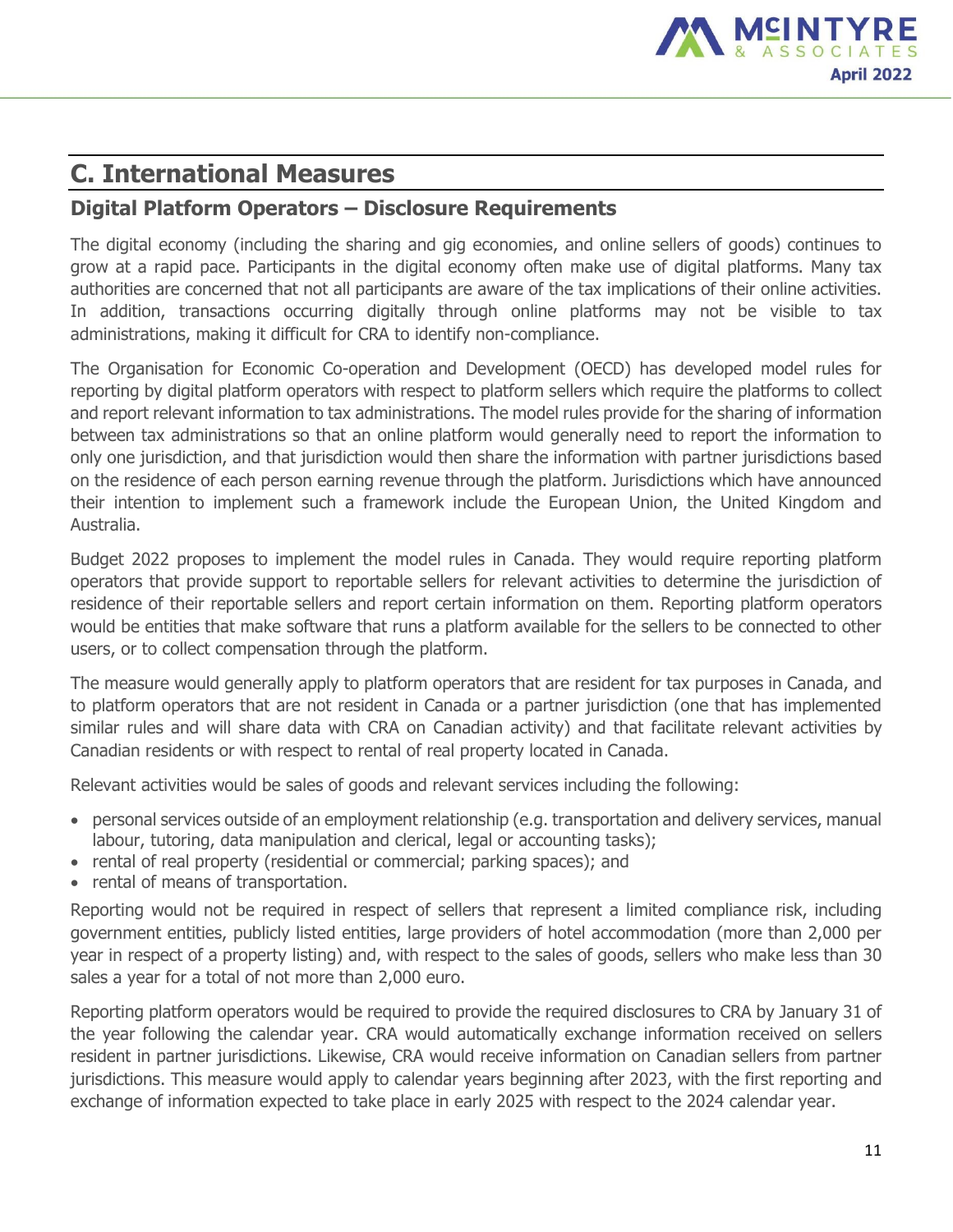

# **Ban on Residential Real Estate Purchases by Non-residents**

The government intends to prohibit foreign commercial enterprises and people who are not Canadian citizens or permanent residents from acquiring non-recreational, residential property in Canada for a period of two years. This would not apply to refugees and people authorized to come to Canada while fleeing international crises, certain international students on the path to permanent residency or individuals on work permits who are residing in Canada.

# **Other International Measures**

## **International Tax Reform – Base Erosion and Profit Shifting**

Canada is one of 137 members of the OECD/Group of 20 (G20) Inclusive Framework on Base Erosion and Profit Shifting (the Inclusive Framework) that have joined a two-pillar plan for international tax reform agreed to on October 8, 2021. Budget 2022 reiterates Canada's commitment to the framework, and its intention to implement the Pillar One (intended to reallocate a portion of taxing rights over the profits of the largest and most profitable multinational enterprises to market countries where their users and customers are located) and Pillar Two (intended to ensure that the profits of large multinational enterprises are subject to an effective tax rate of at least 15%, regardless of where they are earned) initiatives.

Budget 2022 sets out the government's plans for consultation and implementation of these initiatives.

## **Anti-Avoidance – Interest Stripping**

Interest paid from a Canadian resident to a non-arm's length non-resident is generally subject to a 25% flat withholding tax, reduced under various tax treaties (often to either 10% or 15%; generally to nil where paid to U.S. residents). Budget 2022 proposes measures to address certain arrangements (referred to as interest coupon stripping arrangements) to ensure that this withholding tax is not avoided.

# **D. Sales and Excise Tax**

# **GST/HST on Assignment Sales by Individuals**

An assignment sale in respect of residential housing is a transaction in which a purchaser (an "assignor") under an agreement of purchase and sale with a builder of a new home sells their rights and obligations under the agreement to another person (an "assignee"). An assignment sale of newly constructed (or substantially renovated) residential real estate made by an individual would generally be taxable if the individual had originally entered into the agreement of purchase and sale with the builder for the primary purpose of selling their interest in the agreement. Where there was another primary purpose, such as residing in the property, the assignment sale would generally be exempt.

To provide greater certainty on the status of assignment sales, Budget 2022 proposes to make all assignment sales in respect of newly constructed or substantially renovated residential housing taxable for GST/HST purposes. As a result, the GST/HST would apply to the total amount paid for a new home by its first occupant. Typically, the consideration for an assignment sale includes an amount attributable to a deposit that had previously been paid to the builder by the assignor. That deposit would already be subject to GST/HST when applied by the builder to the purchase price on closing. Budget 2022 proposes that the amount attributable to the deposit be excluded from the consideration for a taxable assignment sale.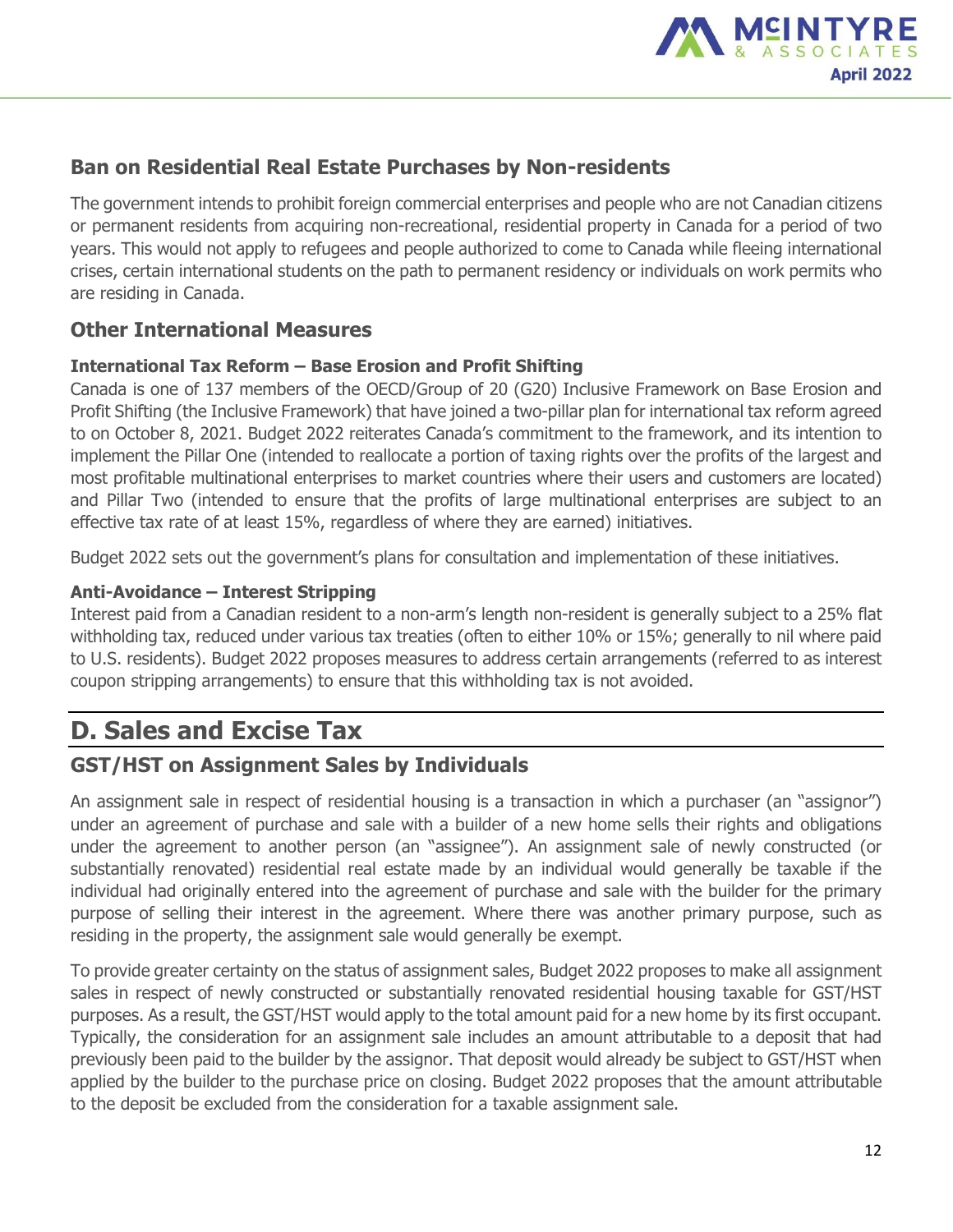

The assignor in respect of a taxable assignment sale would generally be responsible for collecting the GST/HST and remitting the tax to CRA. Where an assignor is non-resident, the assignee would be required to self-assess and pay the GST/HST directly to CRA.

The amount of a new housing rebate is determined based on the total consideration payable for a newlyconstructed home, which would include the consideration for a taxable assignment sale. Accordingly, these changes may affect the amount of a New Housing Rebate that may be available in respect of a new home.

This measure would apply in respect of any assignment agreement entered into on or after May 7, 2022 (one month after Budget Day).

# **GST/HST Health Care Rebate**

Hospitals can claim an 83% rebate and charities and non-profit organizations can claim a 50% rebate of the GST (or federal component of the HST) that they pay on inputs used in their exempt supplies. The 83% hospital rebate also applies to eligible charities and non-profit organizations that provide health care services similar to those traditionally performed in hospitals.

One of the conditions to be eligible for the expanded hospital rebate is that a charity or non-profit organization must deliver the health care service with the active involvement of, or on the recommendation of, a physician, or in a geographically remote community, with the active involvement of a nurse practitioner.

Budget 2022 proposes to allow the 83% hospital rebate to a charity or non-profit organization that delivers health care service with the active involvement of, or on the recommendation of, either a physician or a nurse practitioner, irrespective of their geographical location.

This measure would generally apply to rebate claim periods ending after April 7, 2022 in respect of GST/HST paid or payable after that date.

## **Excise Tax on Vaping Products**

Budget 2021 announced a consultation on a new excise duty on vaping products. Budget 2022 sets out a taxation framework on vaping products that include either liquid or solid vaping substances (whether or not they contain nicotine), with an equivalency of 1 ml of liquid  $= 1$  gram of solids (excluding those already subject to the cannabis excise duty framework).

A federal excise duty rate of \$1 per 2 ml, or fraction thereof, is proposed for the first 10 ml of vaping substance, and \$1 per 10 ml, or fraction thereof, for volumes beyond that. If a province or territory were to choose to participate in a coordinated vaping taxation regime administered by the federal government as set out in the budget documents, an additional duty rate would be imposed in respect of dutiable vaping products intended for sale in that participating jurisdiction.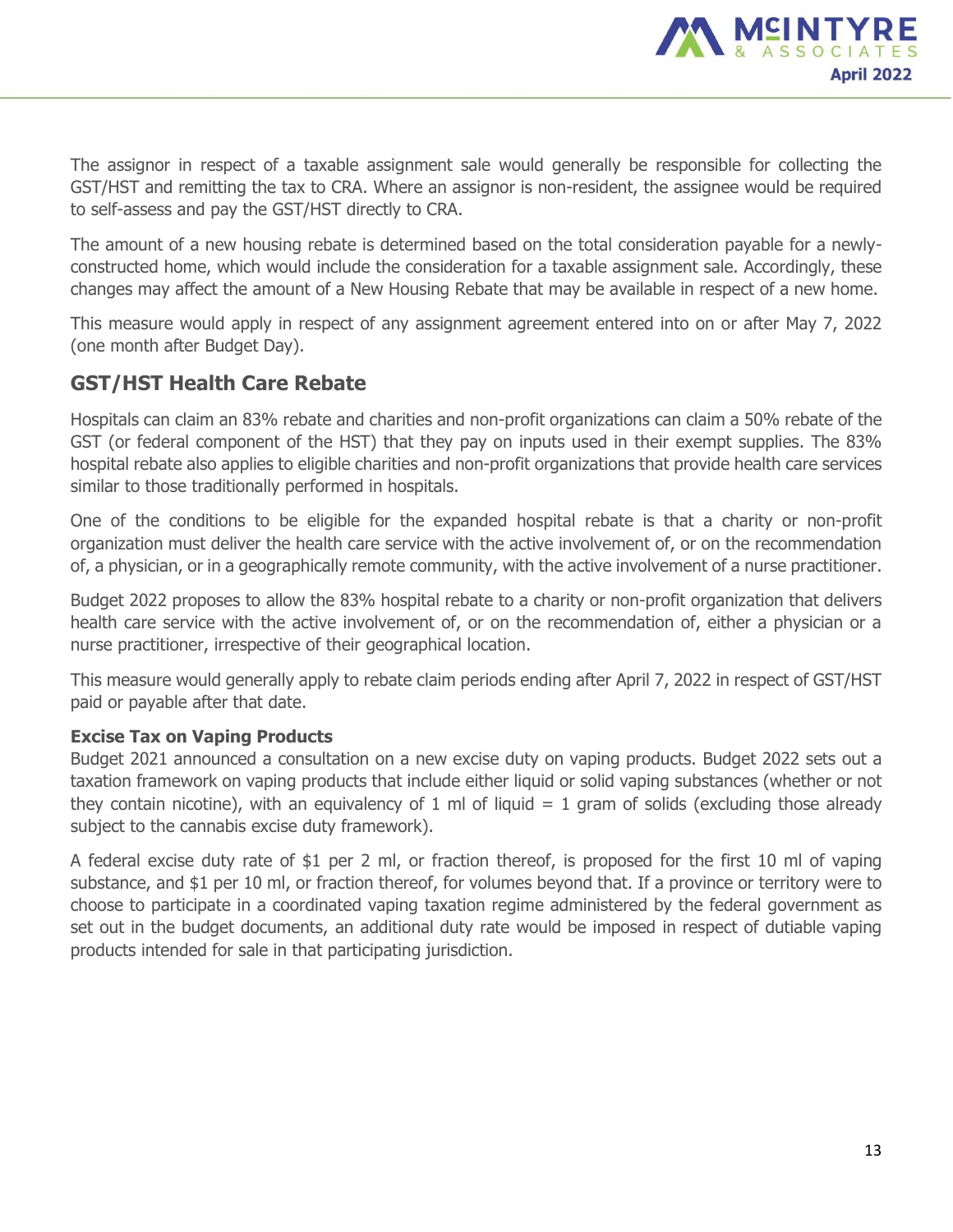

### **Other Excise Tax Measures**

#### **Excise Duty Framework**

Budget 2022 proposes several amendments to streamline, strengthen, and adapt the cannabis excise duty framework specifically, as well as other excise regimes, including the following:

- allow licensed cannabis producers to remit excise duties on a quarterly rather than monthly basis, starting from the quarter that began on April 1, 2022 where the licensee's required excise duty remittances for the four immediately preceding fiscal quarters were less than \$1M in excise duties during the four fiscal quarters;
- allow CRA to approve certain contract-for-service arrangements between two licensed cannabis producers to permit the producers to:
	- $\circ$  transfer stamps, and packaged but unstamped products, between them;
	- $\circ$  stamp and enter cannabis products into the retail market that have been packaged by the other producer; and
	- $\circ$  pay the excise duty on cannabis products that were stamped by the other producer.
- amend the penalty provision for lost cannabis excise stamps so that the higher penalty for losing stamps for a province or territory would only apply where the adjustment rate for that jurisdiction is greater than 0%;
- apply the existing cannabis penalty provisions to situations where unlicensed parties illegally possess or purchase cannabis products, and where licensed parties illegally distribute cannabis products;
- exempt holders of a Health Canada-issue Research Licence or Cannabis Drug Licence from the requirement to be licensed under the excise duty regime;
- in respect of spirits, wine, tobacco and cannabis products:
	- o add all cancellation criteria for an excise licence, other than a proactive request by a licensee to cancel its licence, to the criteria that CRA may use to suspend an excise licence;
	- $\circ$  remove cash and transferable bonds issued by the Government of Canada, and add bank drafts and Canada Post money orders, to the types of financial security that could be accepted by CRA; and
	- $\circ$  confirm the ability of CRA to carry out virtual audits and reviews of all licensees.

Except where indicated otherwise, the above proposals would be effective only on Royal Assent.

## **100% Canadian Wine Exemption**

Wine that is produced in Canada and composed wholly of agricultural or plant product grown in Canada (i.e. 100% Canadian wine) is presently exempt from excise duties. However, this exemption was challenged at the World Trade Organization (WTO). In accordance with a settlement reached in July 2020, Budget 2022 proposes to repeal the 100% Canadian wine excise duty exemption effective on June 30, 2022.

## **Low-alcohol Beer**

At present, wine and spirits containing no more than 0.5% alcohol by volume (ABV) are exempt from federal excise duty, however beer containing no more than 0.5% ABV is subject to duty. Budget 2022 proposes to eliminate excise duty for beer containing no more than 0.5% ABV, bringing the tax treatment of such beer into line with the treatment of wine and spirits with the same alcohol content. This measure would come into force on July 1, 2022.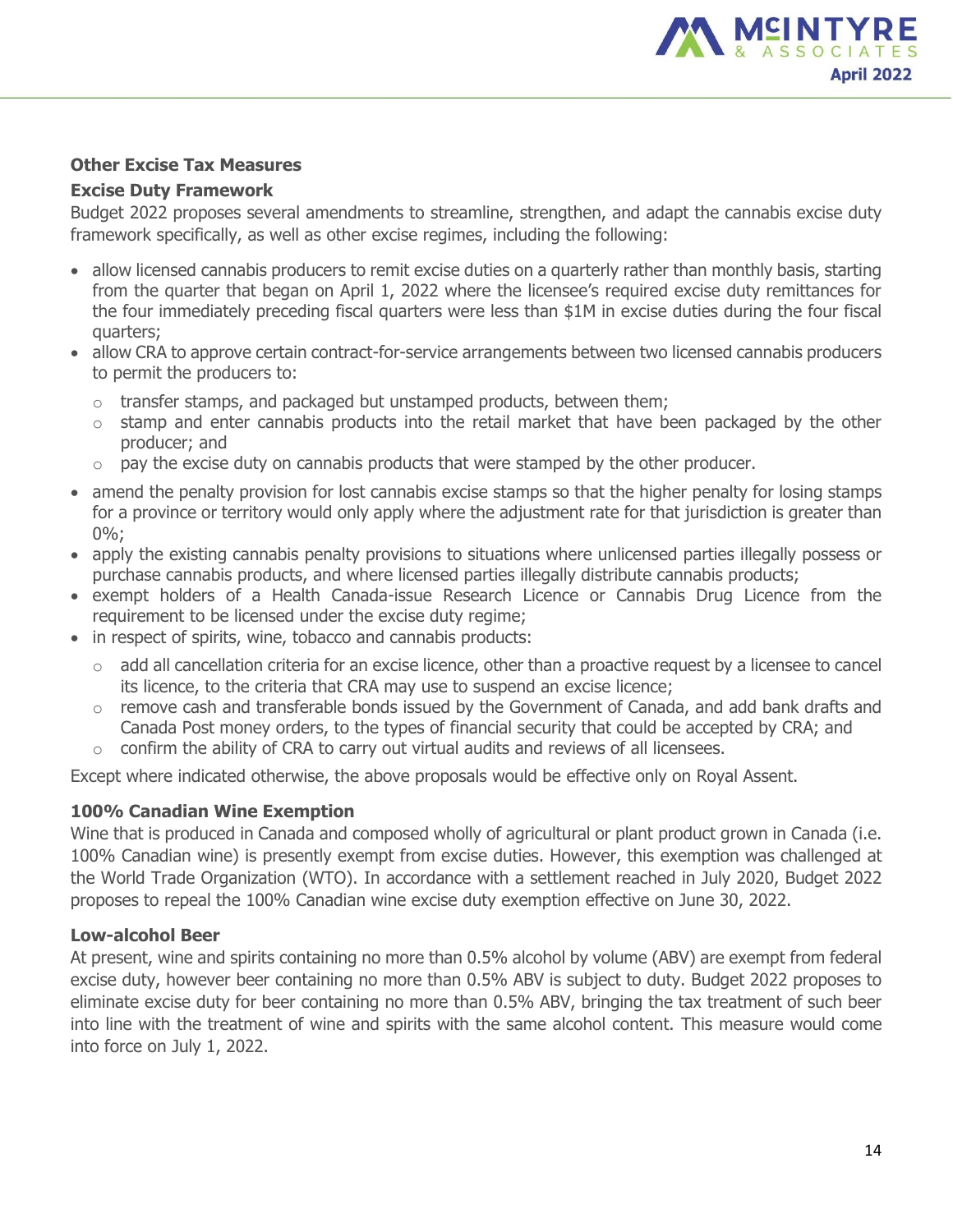

# **E. Retirement Plans**

# **Borrowing by Defined Benefit Pension Plans**

Budget 2022 proposes to provide more borrowing flexibility to administrators of defined benefit registered pension plans (other than individual pension plans) for amounts borrowed on or after April 7, 2022.

# **Reporting Requirements for RRSPs and RRIFs**

Budget 2022 proposes to require financial institutions to annually report to CRA the total fair market value of property held in each RRSP and RRIF at the end of the calendar year. This information would assist CRA in its risk-assessment activities regarding qualified investments held by RRSPs and RRIFs. This measure would apply to the 2023 and subsequent taxation years.

# **F. Charities Measures**

# **Annual Disbursement Quota for Registered Charities**

Registered charities are generally required to expend a minimum amount each year for charitable purposes, referred to as the disbursement quota (DQ). Presently, the DQ is set at 3.5% of property not used directly in charitable activities or administration.

Budget 2022 proposes to increase the DQ rate from 3.5% to 5% for the portion of property not used in charitable activities or administration that exceeds \$1 million. Budget 2022 also proposes to clarify that expenditures for administration and management are not considered qualifying expenditures to satisfy a charity's DQ.

Where a charity cannot meet its DQ, it may apply to CRA and request relief. Budget 2022 proposes to amend the existing rule such that CRA will have the discretion to reduce a charity's DQ obligation for any particular tax year. It also proposes to allow CRA to publicly disclose information relating to such a decision to provide relief.

These measures would apply to charities in respect of their fiscal periods beginning on or after January 1, 2023.

# **Charitable Partnerships**

Budget 2022 proposes to allow a charity to provide its resources to organizations that are not qualified donees, provided that these disbursements further the charity's charitable purposes and the charity ensures that the funds are applied to charitable activities by the grantee.

To be considered a qualifying disbursement, the charity will need to meet mandatory accountability requirements, including, for example:

- conducting a pre-grant inquiry sufficient to provide reasonable assurances that the charity's resources will be used for the purposes set out in the written agreement, including a review of the identity, past history, practices, activities and areas of expertise of the grantee;
- monitoring the grantee, which would include receiving periodic reports on the use of the charity's resources, at least annually and taking remedial action as required; and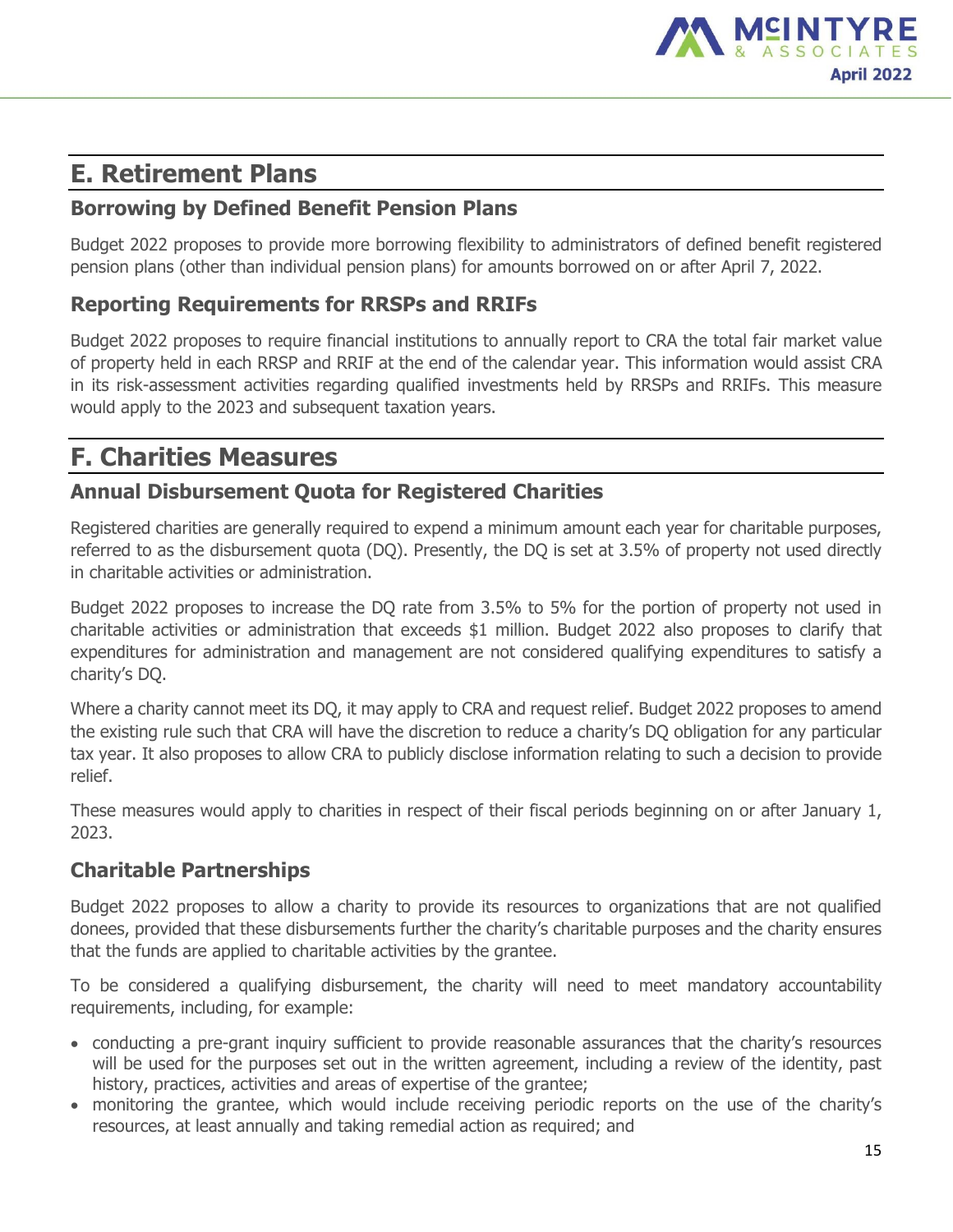

publicly disclosing on its annual information return information relating to grants above \$5,000.

In addition, Budget 2022 proposes to require charities to, upon request by CRA, take all reasonable steps to obtain receipts, invoices, or other documentary evidence from grantees to demonstrate amounts were spent appropriately.

Finally, Budget 2022 proposes to prohibit registered charities from accepting gifts, the granting of which was expressly or implicitly conditional on making a gift to a person other than a qualified donee.

These changes would apply as of Royal Assent.

# **G. Previously Announced Measures**

Budget 2022 confirms the government's intention to proceed with the following previously announced tax and related measures, as modified to take into account consultations and deliberations since their release:

- Legislative proposals relating to the Select Luxury Items Tax Act (a tax on certain automobiles, boats and aircrafts) released on March 11, 2022.
- Legislative proposals released on February 4, 2022 in respect of the following measures:
	- o electronic filing and certification of tax and information returns;
	- o immediate expensing;
	- o the Disability Tax Credit;
	- o a technical fix related to the GST Credit top-up;
	- $\circ$  the rate reduction for zero-emission technology manufacturers;
	- o film or video production tax credits;
	- o postdoctoral fellowship income;
	- o fixing contribution errors in registered pension plans;
	- $\circ$  a technical fix related to the revocation tax applicable to charities;
	- o capital cost allowance for clean energy equipment;
	- o enhanced reporting requirements for certain trusts;
	- $\circ$  allocation to redeemers methodology for mutual fund trusts;
	- o mandatory disclosure rules;
	- o avoidance of tax debts;
	- o taxes applicable to registered investments;
	- o audit authorities;
	- o interest deductibility limits; and
	- o crypto asset mining.
- Legislative proposals tabled in a Notice of Ways and Means Motion on December 14, 2021 to introduce the Digital Services Tax Act.
- Legislative proposals released on December 3, 2021 with respect to Climate Action Incentive payments.
- The income tax measure announced in Budget 2021 with respect to Hybrid Mismatch Arrangements.
- The transfer pricing consultation announced in Budget 2021.
- The anti-avoidance rules consultation announced on November 30, 2020 in the Fall Economic Statement, with an expected paper for consultation over the summer of 2022, and legislative proposals tabled by the end of 2022.
- The income tax measure announced on December 20, 2019 to extend the maturation period of amateur athletes trusts maturing in 2019 by one year, from eight years to nine years.
- Measures confirmed in Budget 2016 relating to the GST/HST joint venture election.